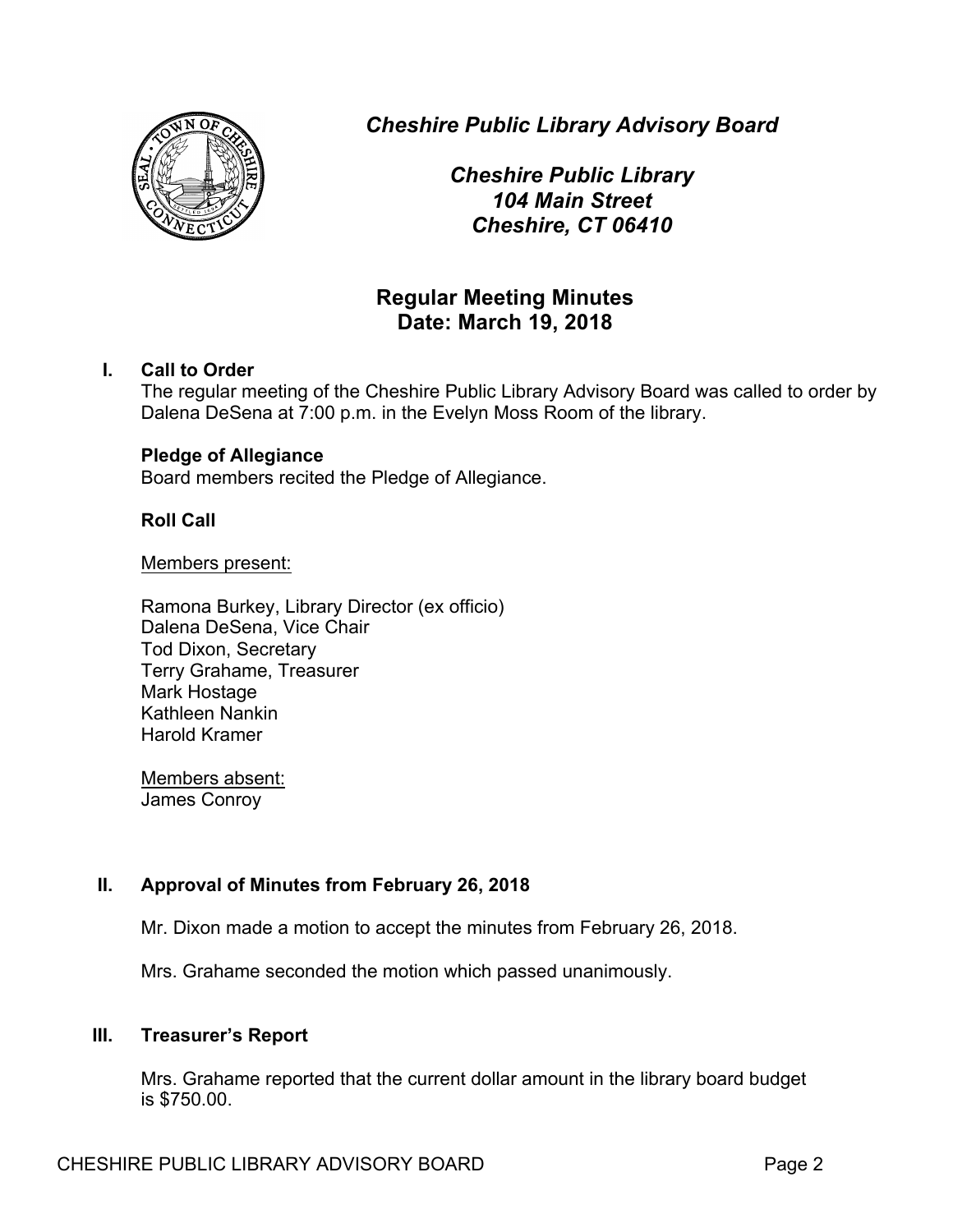# Meeting Minutes

#### **IV. Communications**

Members were reminded that Mrs. Burkey's telephone number is 203-272-2245 ext. 33021.

Members were also given the dates/times of town budget meetings:

March 20, 2018 7:00 p.m. budget public hearing March 26, 2018 6:00 p.m. library budget is presented to town council

#### **V. Report of the Chair**

Mrs. DeSena discussed a letter dated March 11, 2018 that she received from Tom Morck, President of the Friends of the Cheshire Public Library. The letter requests (of the town council) no additional cuts to the library's budget with the budget meetings at hand. It also requests reinstating frozen open positions. Improvements in efficiency, while great, have left the library stretched to the maximum. Supporters are asked to wear read and to attend the Town Council budget meeting on March 20 at 7:00 p.m. These efforts will hopefully fully fund the library staff and continue the library's mission of "Transforming lives and enriching the community."

Mr. Kramer asked about lobbying in support of the library. Mrs. Burkey said that staff cannot lobby, but that library supporters and board members are welcome to share their thoughts.

Mrs. DeSena said that she is reading a novel, "Still Me", finding it interesting how lives are changed for the better through dedication to social causes which parallels the mission the library.

# **VI. Report of the Library Director**

#### **Programs and Services**

Library After Hours: March 9 (KC Sisters Family Concert) brought in approximately 125 attendees.

The "Kitchen Ceili" Irish music concert on March 4 was packed -- about 150 in attendance.

"Radium Girls" author Kate Moore came all the way from London to speak to a packed house of 130 attendees on March 15.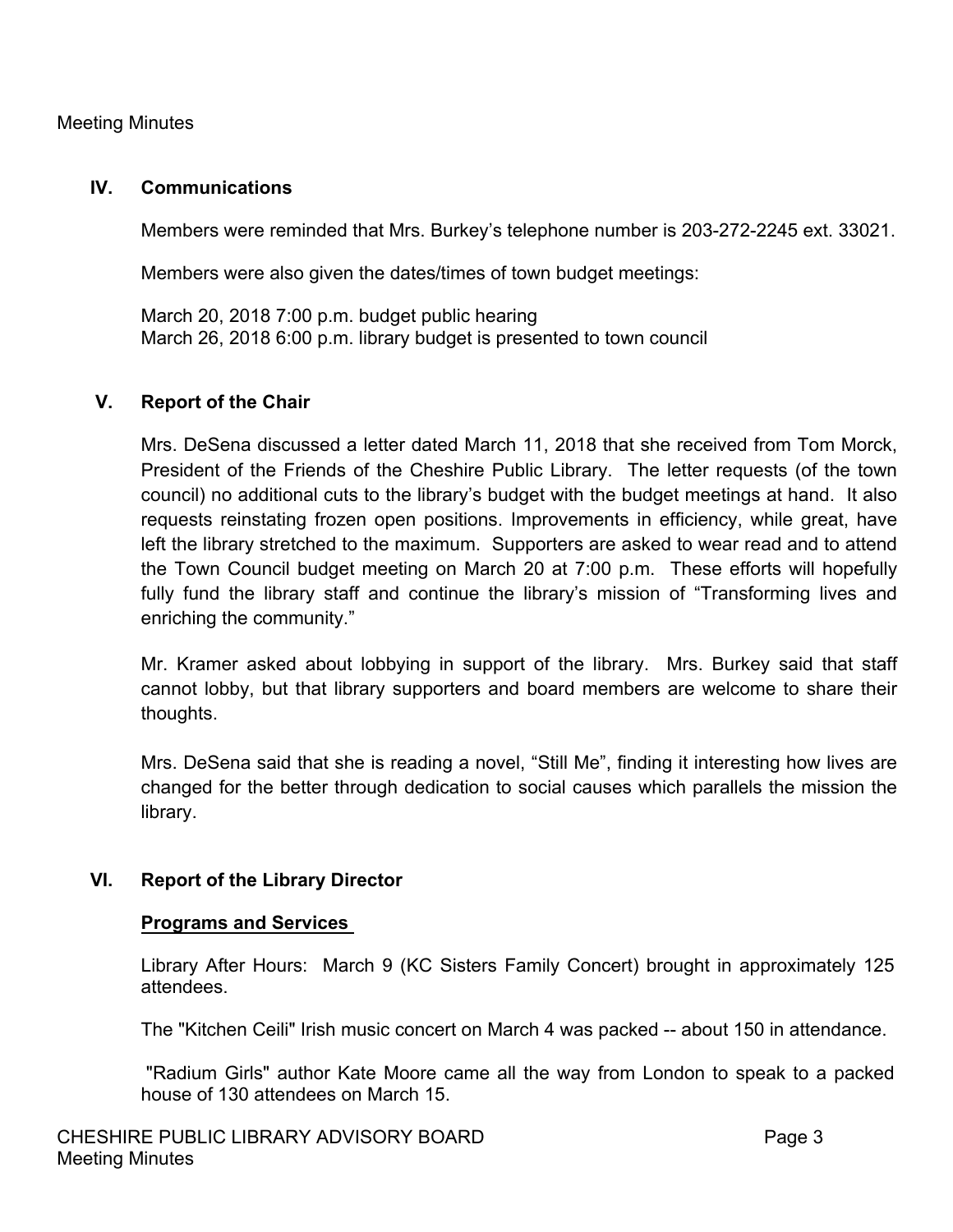# **Personnel**

Library staff evaluations will be moved up on the calendar so that Mr. Milone can sign off on them before he retires.

# **Financial**

The Public Hearing for the Fiscal Year 2018-2019 budget will be held in Council Chambers at Town Hall on Tuesday, March 20 beginning at 7:00 p.m. Residents will have the opportunity to speak about any part of the proposed operating budget. Board members are welcome to attend. The frozen library clerk position will be discussed.

The Library's budget workshop with the Town Council will be held in Room 207-209 of Town Hall on Monday, March 26 at 6:30 p.m. This is when Deb Rutter, Mary Dattilo and Mrs. Burkey will present their requests for funding for the next fiscal year. Board members are welcome to attend this workshop as well.

# **Buildings and Grounds**

The tentative start date for construction is Monday, March 26 at the earliest. Construction will begin once the building permit is obtained. Construction will begin in the Study Room/Local History area. Updates will be posted via our e-newsletter and on our website.

#### **Policies and Planning**

Mrs. Burkey continues to work on the town-wide Building Use Policy document with the Town Manager and other town staff.

#### **Other/Artsplace/Friends**

Please join or renew your Friends of the Cheshire Public Library membership – renewal can be done online at www.cheshirelibrary.com/friends-of-the-library.